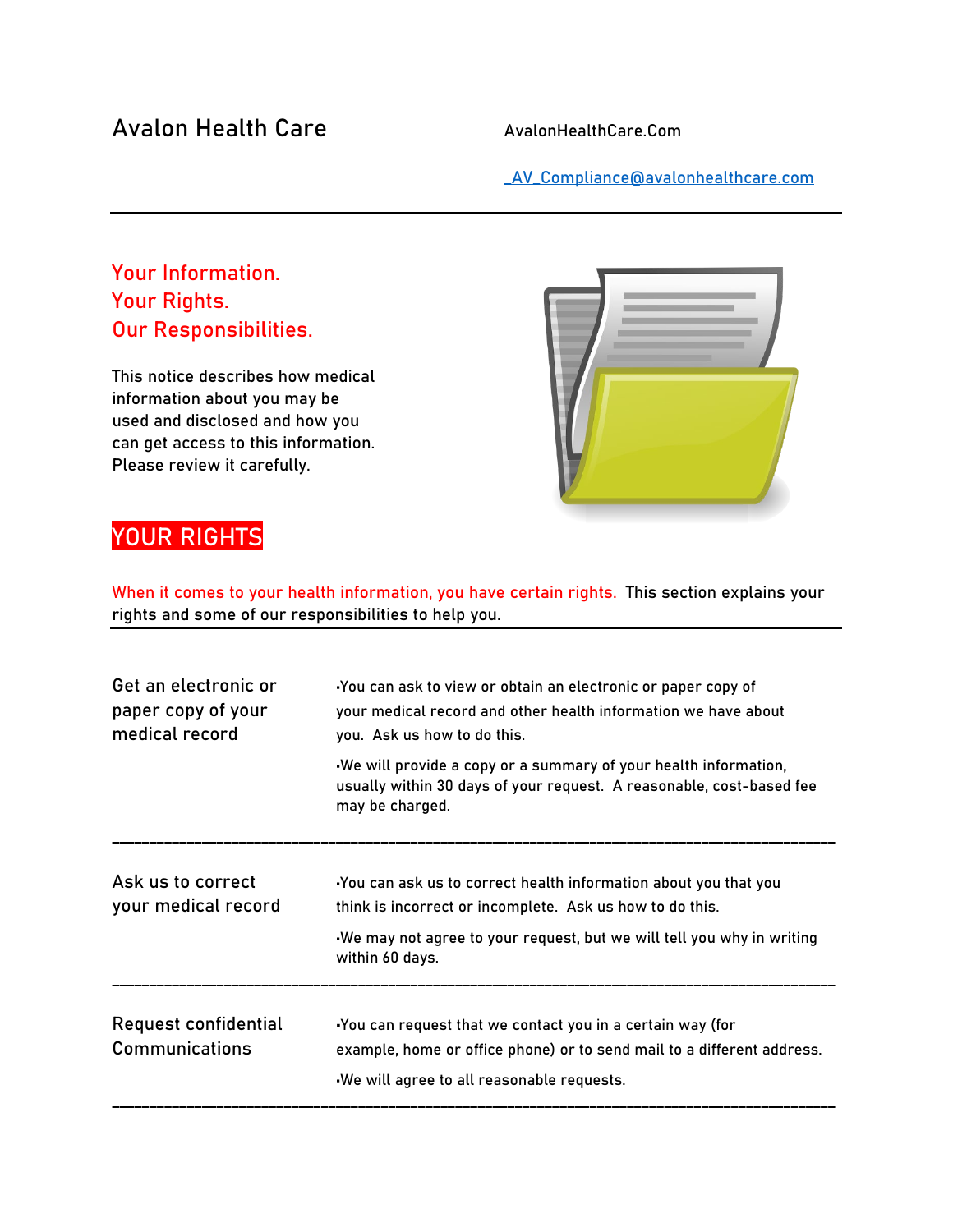# Your Rights *continued*

| Ask us to limit what<br>we use or share                        | You can ask us not to use or share certain health information for<br>treatment, payment, or our health care operations.<br>We are not required to agree to your request, and we may<br>decline if it would affect your care.                                                                                                     |  |
|----------------------------------------------------------------|----------------------------------------------------------------------------------------------------------------------------------------------------------------------------------------------------------------------------------------------------------------------------------------------------------------------------------|--|
|                                                                | -If you pay for a service or health care item out-of-pocket in full, you<br>can ask us not to share that information for the purpose of payment or<br>our operations with your health care insurer.<br>We will agree to your request unless a law requires us to share<br>that information.                                      |  |
| Get a list of those with<br>whom we have shared<br>information | -You can request a list (accounting) of the times we have shared<br>your health information for six years prior to the date you ask,<br>who we shared it with, and why.                                                                                                                                                          |  |
|                                                                | We will include all the disclosures except for those about treatment,<br>payment, and health care operations, and certain other disclosures<br>(such as any you asked us to make). We will provide one accounting a<br>year for free but will charge a reasonable cost-based fee if you ask for<br>another one within 12 months. |  |
| Get a copy of this<br>privacy notice                           | -You can request a paper copy of this notice, at any time, even if<br>you agreed to receive the notice electronically. We will provide you with<br>a paper copy promptly.                                                                                                                                                        |  |
| Choose someone<br>to act for you                               | -If you have given someone medical power of attorney or if<br>someone is your legal guardian, that person can exercise your rights<br>and make choices about your health information.<br>We will make sure the person has this authority and can act for you                                                                     |  |
|                                                                | before we take any action.                                                                                                                                                                                                                                                                                                       |  |
| File a complaint if<br>you feel your rights<br>are violated    | .You can complain if you feel we have violated your rights by<br>contacting us by calling 801-596-8844 or using the email at<br>_AV_Compliance@avalonhealthcare.com                                                                                                                                                              |  |
|                                                                | You can file a complaint with the U.S. Department of Health and Human<br>Services Office for Civil Rights by sending a letter to 200 Independence<br>Avenue, S.W., Washington, D.C. 20201, calling 1-877-696-6775, or visiting<br>www.hhs.gov/ocr/privacy/hipaa/complaints/                                                      |  |
|                                                                | We will not retaliate against you for filing a complaint.                                                                                                                                                                                                                                                                        |  |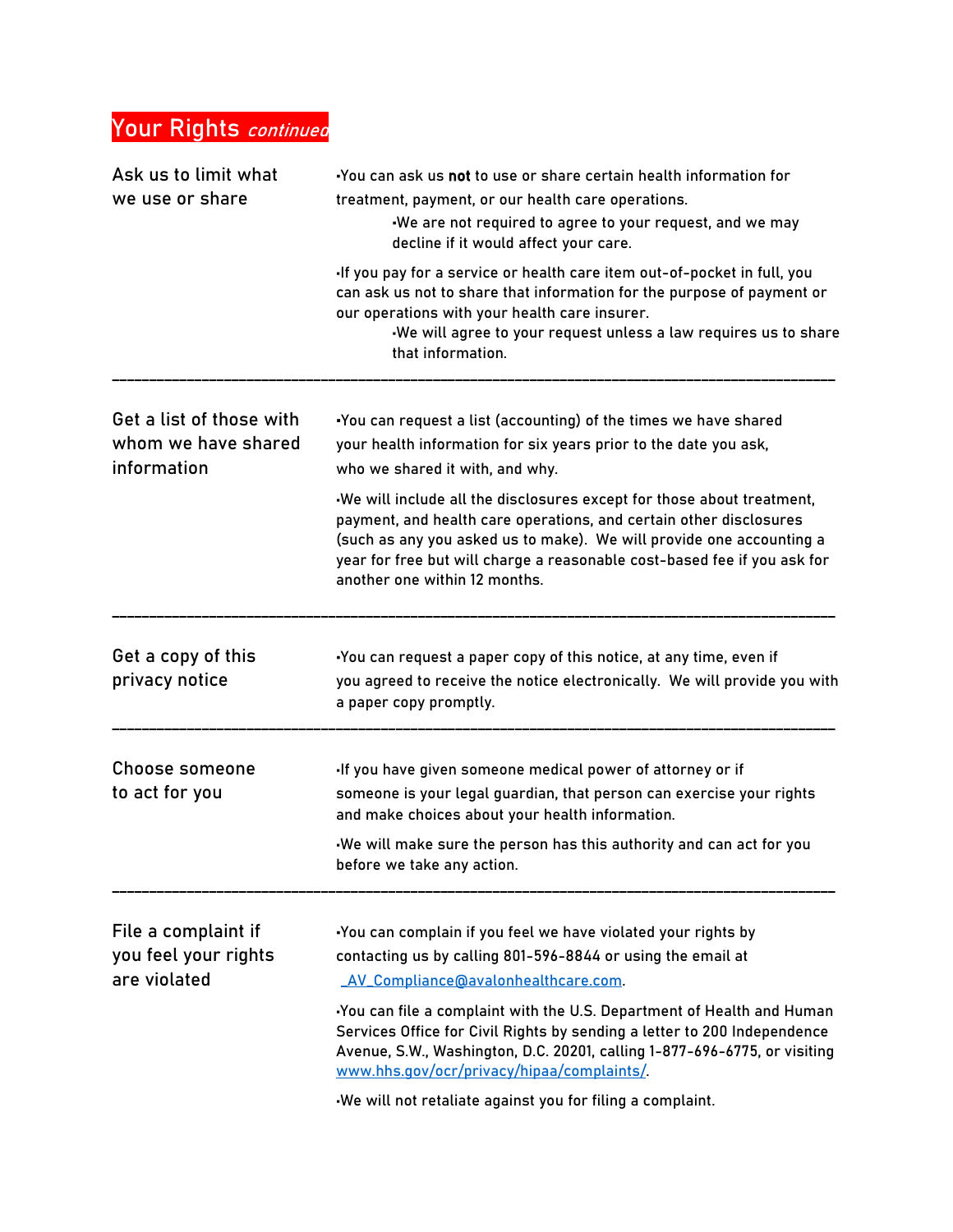## Your Choices

For certain health information, you can tell us your choices about what we share. If you have a clear preference for how we share your information in the situations described below, talk to us. Tell us what you want us to do, and we will follow your instructions.

| In these cases, you<br>have both the right and<br>choice to tell us to: | -Share information only with your family, close friends, or others<br>involved in your care<br>-Share information in a disaster relief situation                                                                                                                                 |  |
|-------------------------------------------------------------------------|----------------------------------------------------------------------------------------------------------------------------------------------------------------------------------------------------------------------------------------------------------------------------------|--|
|                                                                         | Include your information in a directory                                                                                                                                                                                                                                          |  |
|                                                                         | -Contact you for fundraising efforts                                                                                                                                                                                                                                             |  |
|                                                                         | If you are unable to tell us your preferences, for example if you are<br>unconscious, we may share your information if we believe it is in your<br>best interest. We may also share your information when needed to<br>lessen a serious and imminent threat to health or safety. |  |
| In these cases, we never<br>share your information                      | -Marketing purposes<br>.Sale of your information                                                                                                                                                                                                                                 |  |
| unless you give us<br>written permission                                | -Most sharing of psychotherapy notes                                                                                                                                                                                                                                             |  |
|                                                                         | In the case of fundraising We may contact you for fundraising efforts, but you can tell us not to<br>contact you again.                                                                                                                                                          |  |

# Our Uses and Disclosures

How do we typically use or share your health information? We typically use or share your health information in the following ways.

\_\_\_\_\_\_\_\_\_\_\_\_\_\_\_\_\_\_\_\_\_\_\_\_\_\_\_\_\_\_\_\_\_\_\_\_\_\_\_\_\_\_\_\_\_\_\_\_\_\_\_\_\_\_\_\_\_\_\_\_\_\_\_\_\_\_\_\_\_\_\_\_\_\_\_\_\_\_\_\_\_\_\_\_\_\_\_\_\_

| <b>Treat You</b>        | .We can use your health information and<br>share it with other professionals who<br>are treating you.                     | Example: A doctor treating you<br>for an injury asks another doctor<br>about your overall condition. |
|-------------------------|---------------------------------------------------------------------------------------------------------------------------|------------------------------------------------------------------------------------------------------|
| Run our<br>Organization | We can use and share your health<br>information to run the facility, improve<br>your care and contact you when necessary. | Example: We use health information<br>about you to manage your treatment<br>and services.            |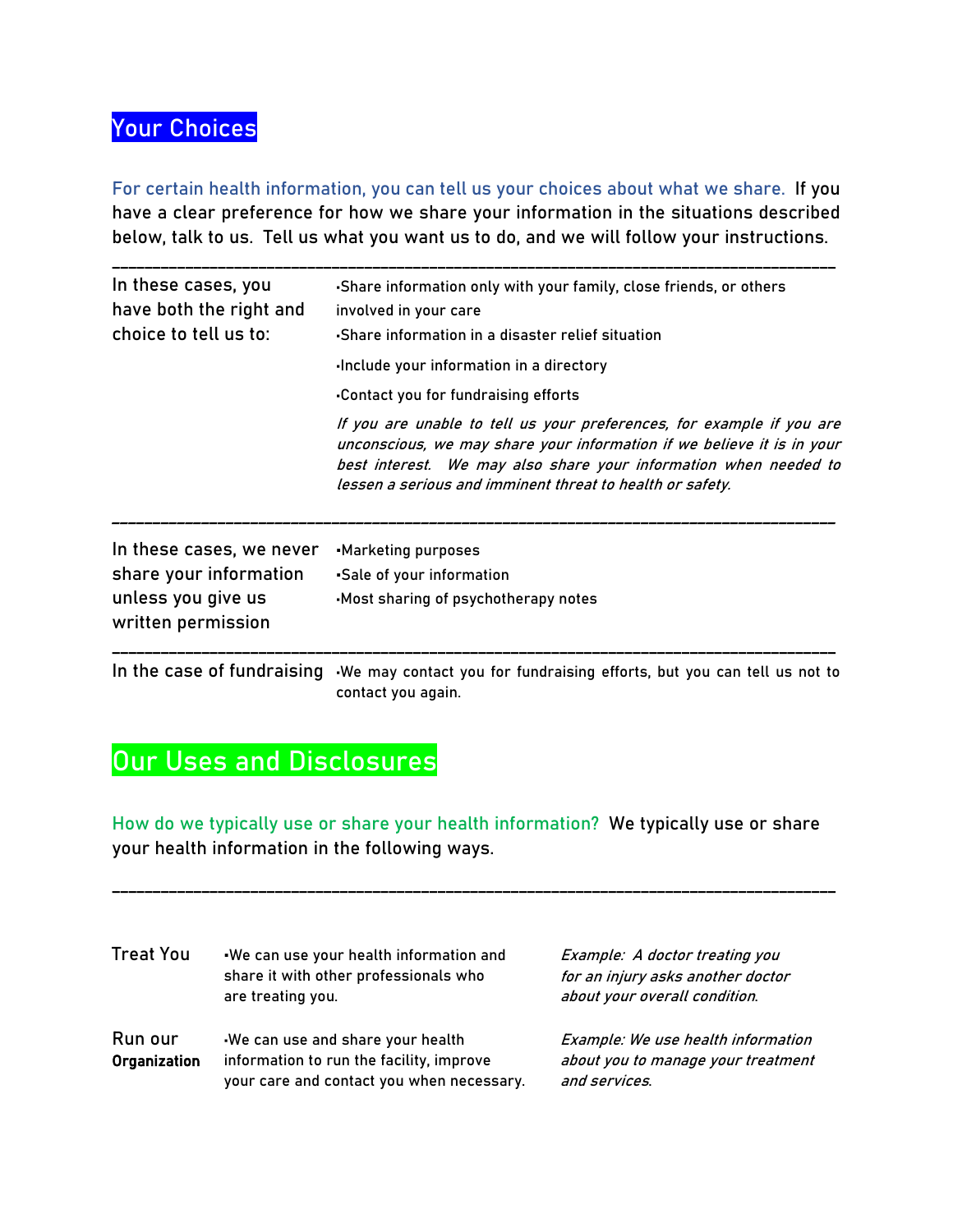## **Our Uses and Disclosures continued**

Bill for •We can use and share your health Example: We give information about Services information to bill and get payment you to your health insurance plan so it from health plans or other entities. will pay for your services.

How else can we use or share your health information? We are allowed or required to share your information in other ways – usually in ways that contribute to the public good, such as public health and research. We must meet many conditions in the law before we can share your information for these purposes. For more information see: [www.hhs.gov./ocr/privacy/hipaa/understanding/consumers/index.html.](http://www.hhs.gov./ocr/privacy/hipaa/understanding/consumers/index.html)

\_\_\_\_\_\_\_\_\_\_\_\_\_\_\_\_\_\_\_\_\_\_\_\_\_\_\_\_\_\_\_\_\_\_\_\_\_\_\_\_\_\_\_\_\_\_\_\_\_\_\_\_\_\_\_\_\_\_\_\_\_\_\_\_\_\_\_\_\_\_\_\_\_\_\_\_\_\_\_\_\_\_\_\_\_\_\_\_\_

| Help with public health<br>and safety issues                                           | -We can share health information about you for certain situations such<br>as:                                                                                                                                                                                                                                                                  |  |
|----------------------------------------------------------------------------------------|------------------------------------------------------------------------------------------------------------------------------------------------------------------------------------------------------------------------------------------------------------------------------------------------------------------------------------------------|--|
|                                                                                        | -Preventing disease<br>-Helping with product recalls<br>-Reporting adverse reactions to medications<br>-Reporting suspected abuse, neglect, or domestic violence<br>-Preventing or reducing a serious threat to anyone's health or<br>safety                                                                                                   |  |
| Do research                                                                            | -We can use or share your information for health research.                                                                                                                                                                                                                                                                                     |  |
| Comply with the law                                                                    | -We will share information about you if federal or state laws require it,<br>including with the Department of Health and Human Services if it wants<br>to see that we are comply with federal privacy laws.                                                                                                                                    |  |
| Respond to organ and<br>tissue donation requests                                       | We can share health information about you with organ procurement<br>organizations.                                                                                                                                                                                                                                                             |  |
| Work with a medical<br>examiner or funeral<br>director                                 | -We can share health information with a coroner, medical examiner, or<br>funeral director, when an individual dies.                                                                                                                                                                                                                            |  |
| Address Workers'<br>compensation, law<br>enforcement, and other<br>government requests | -We can use or share information about you:<br>-For workers' compensation claims<br>. For law enforcement purposes or with a law enforcement<br>official<br>-With health oversight agencies for activities authorized by law<br>-For special government functions such as military, national<br>security, and presidential protective services |  |
| <b>Respond to lawsuits</b><br>legal actions                                            | We can share health information about you in response to a court or<br>administrative order, or in response to a subpoena.                                                                                                                                                                                                                     |  |